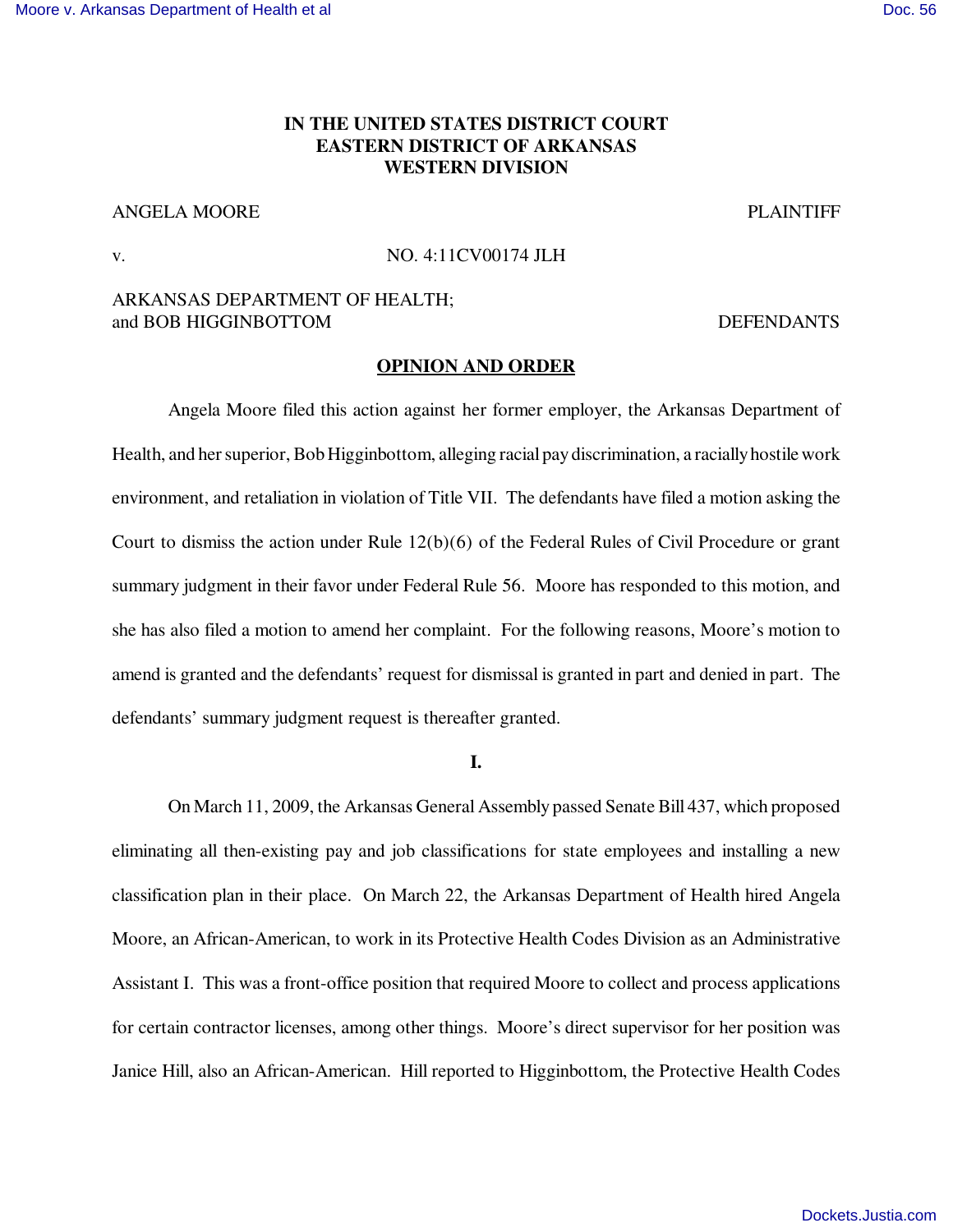Division section director.

On March 27, 2009, Arkansas Governor Mike Beebe signed Senate Bill 437, which became Act 688 of 2009. Act 688 amended the Uniform Classification and Compensation Act, and it gave the Office of Personnel Management, a part of the Arkansas Department of Finance and Administration, the authority and responsibility for its preparation and implementation. Neither the Department of Health nor Higginbottom was given final authority over pay plan amounts or grades for specific employees. While they could recommend changes to the pay plan through an appeals process, the ultimate decision belonged to the Office of Personnel Management.

Prior to the implementation of Act 688's new pay plan, Higginbottom received a spreadsheet listing the proposed job titles, pay grades, and salary amounts for Protective Health Codes Division employees. Higginbottom was told by his supervisor to check for any omissions or areas of concern that could merit an appeal to the Office of Personnel Management. Higginbottom recommended three appeals to his Department of Health supervisor. First, he asked for one of his two program directors, a Caucasian, to be increased from a C-119 to a C-121 classification in order to match the other program director, as they had been classified equally under the previous pay plan. Second, he asked for Betty Burleson, a Caucasian, to be increased from a C-112 to a C-119 classification in order to better match her old position and job duties. Third, he asked for Hill's classification to be increased from a C-109 to a C-113 because her position required her to supervise people graded at or above a C-109. For example, Moore's position, in the spreadsheet, was listed as a C-112 even though she was to be supervised by Hill, a C-109. Higginbottom's specific recommendations were rejected, although some of his broader critiques were seemingly accepted. Ultimately, the Office of Personnel Management approved the following changes. First, Burleson's position was increased to a C-117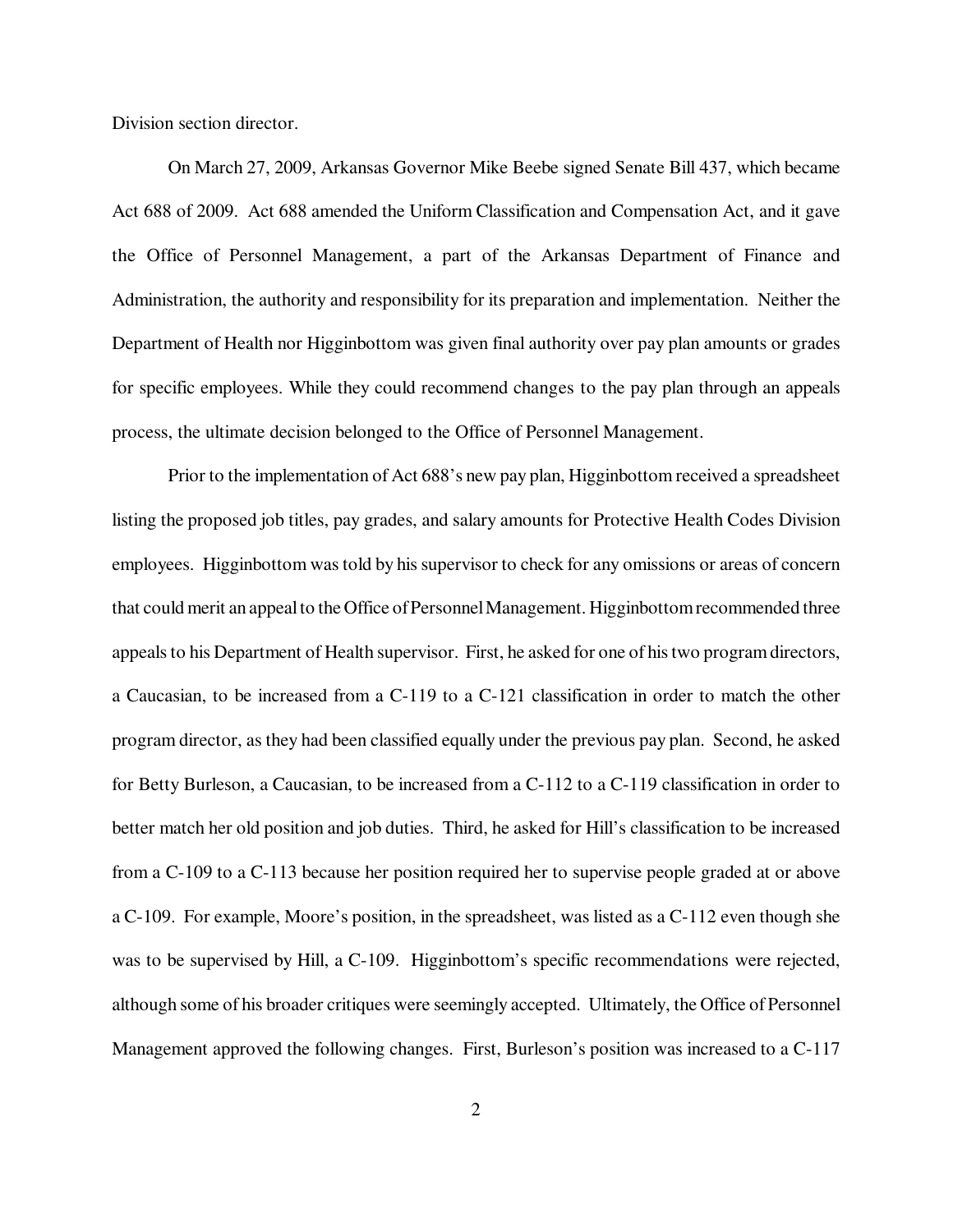classification. Second, Hill's position was increased to a C-112 classification. Third, Moore and Rosalind Crutchfield-Howard, also an African-American, had their positions reduced from a C-112 to a C-109. Crutchfield-Howard, like Moore, worked directly under Hill.

The new pay plan, which included the aforementioned changes, went into effect on July 1, 2009. Under the new plan, Hill was classified C-112, and her job title was Administrative Specialist III. Moore was classified C-109, and her job title was Administrative Specialist II. The new plan provided for Moore to be paid \$22,535.34 annually—a \$223.18 increase over her previous pay. The three other employees supervised by Hill, all of whom performed similar job duties, were also classified at the C-109 level and given the title Administrative Specialist II. Of the four employees supervised by Hill, two were African-American (Moore and Howard), and two were Caucasian (Ramona Trew and Lisa Collins). Two Protective Health Codes Division employees who were not supervised by Hill—Stephanie York and Connie Simpson, both Caucasians—were classified at the C-112 level and given the job title of Administrative Specialist III. Before the new pay plan was implemented, both York and Simpson held the same job title and pay classification as Moore.

After the new pay plan's implementation, Moore began sending e-mails, complaints, and requests to various superiors concerning her classification and pay. On February 22, 2010, she filed an internal discrimination complaint with the Department of Health concerning her status under the new pay plan. The next day, Hill issued a "Counseling Statement" to Moore concerning a confrontation between Moore and Collins that had occurred one week prior, on February 16.<sup>1</sup> According to Hill, Moore had begun talking to Collins in "an unfriendly confrontational manner" after

<sup>&</sup>lt;sup>1</sup> In the Department of Health, counseling statements are used when "no disciplinary action will be taken" concerning an employee, but a supervisor has determined "that documentation and correction is necessary." Document #2-6, at 36.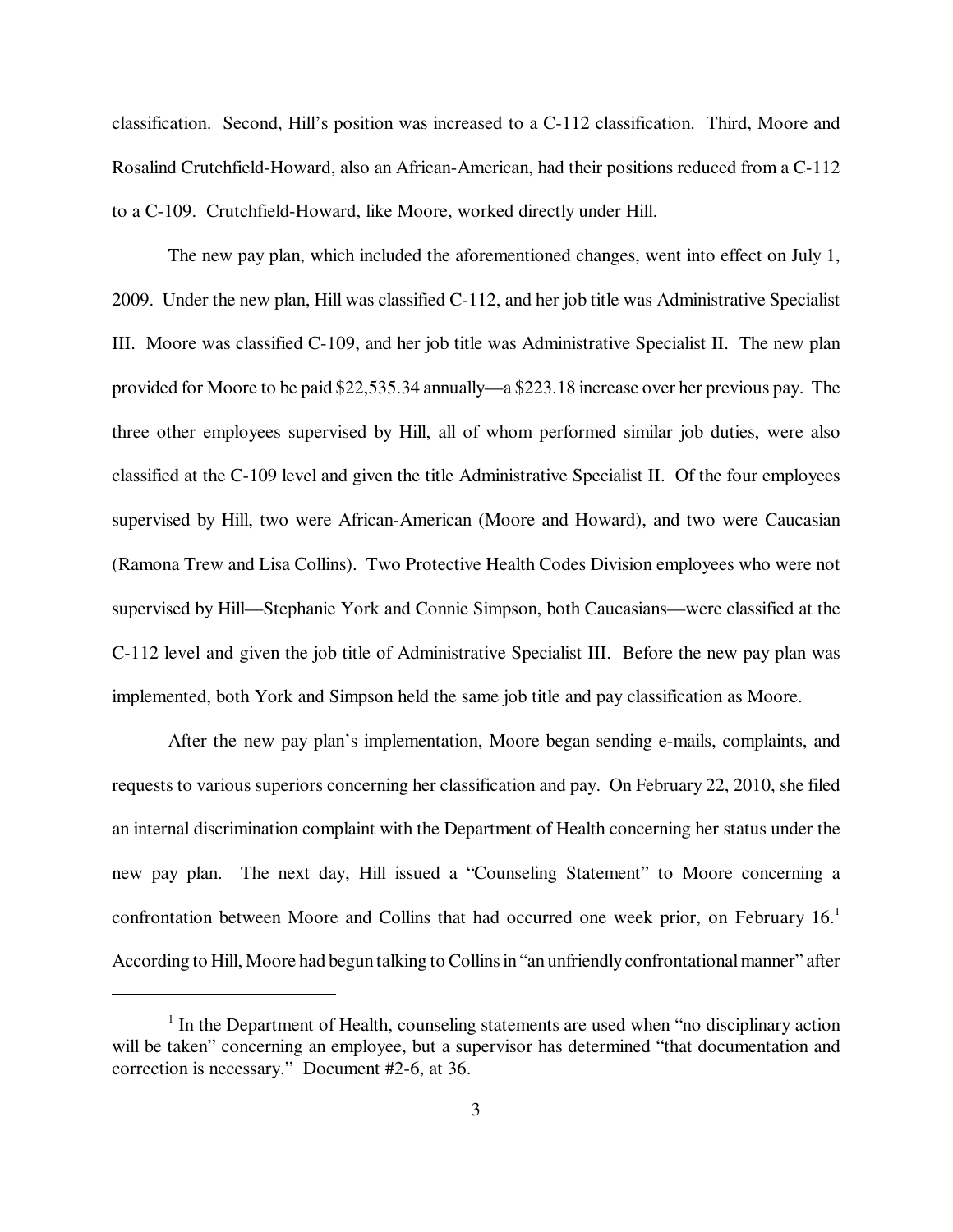Collins had checked with Hill concerning a task that Moore had attempted to delegate to Collins. Hill's solution, presented in the statement, was for Moore to run all delegations through Hill and for Moore to handle conflicts in a "positive unconfrontational manner." Moore refused to sign the statement and argued in a subsequent letter that the statement was "fabricated," that a counseling statement should only be issued "if someone was or is violent" or "becomes belligerent or disgruntle[d]," and that it was unfair that Collins did not receive a counseling statement because she was the person who first became belligerent.<sup>2</sup> On March 2, the Department of Health denied Moore's internal discrimination complaint, stating that there was no evidence to support her allegations. Several months later, on May 6, Higginbottom sent Moore an e-mail criticizing her interactions with a different department. Soon after, on May 10, Hill issued another counseling statement to Moore, this time stating that Moore was not processing testing applications on time and that she was misplacing paperwork. Moore again refused to sign the statement. On May 24, Moore received an e-mail from a fellow employee, Spencer Plumley, stating that Higginbottom had recently pulled him aside and told him that Moore was "bad news" and that it "would be best" if Plumley did not "have anything to do with [Moore]." Finally, in early July 2010, Higginbottom verbally criticized Moore for the way she was handling her phone duties.

Moore resigned from her Department of Health position in early August 2010. In her declaration, she states that she did so because she "no longer [felt] welcome at the Department of Health," as "[a]ll of the mistreatment, discrimination, and retaliation that I suffered between February

<sup>&</sup>lt;sup>2</sup> Notably, Moore's letter is self-contradictory. On one hand, it states that the "entire [counseling statement] is basically untrue." On the other hand, Moore confirms the initial circumstances of the altercation as presented in Hill's statement; that is, that Moore delegated a task to Collins, Collins checked with Hill, and Moore then confronted Collins about her doing so. Document #2-6, at 38-40.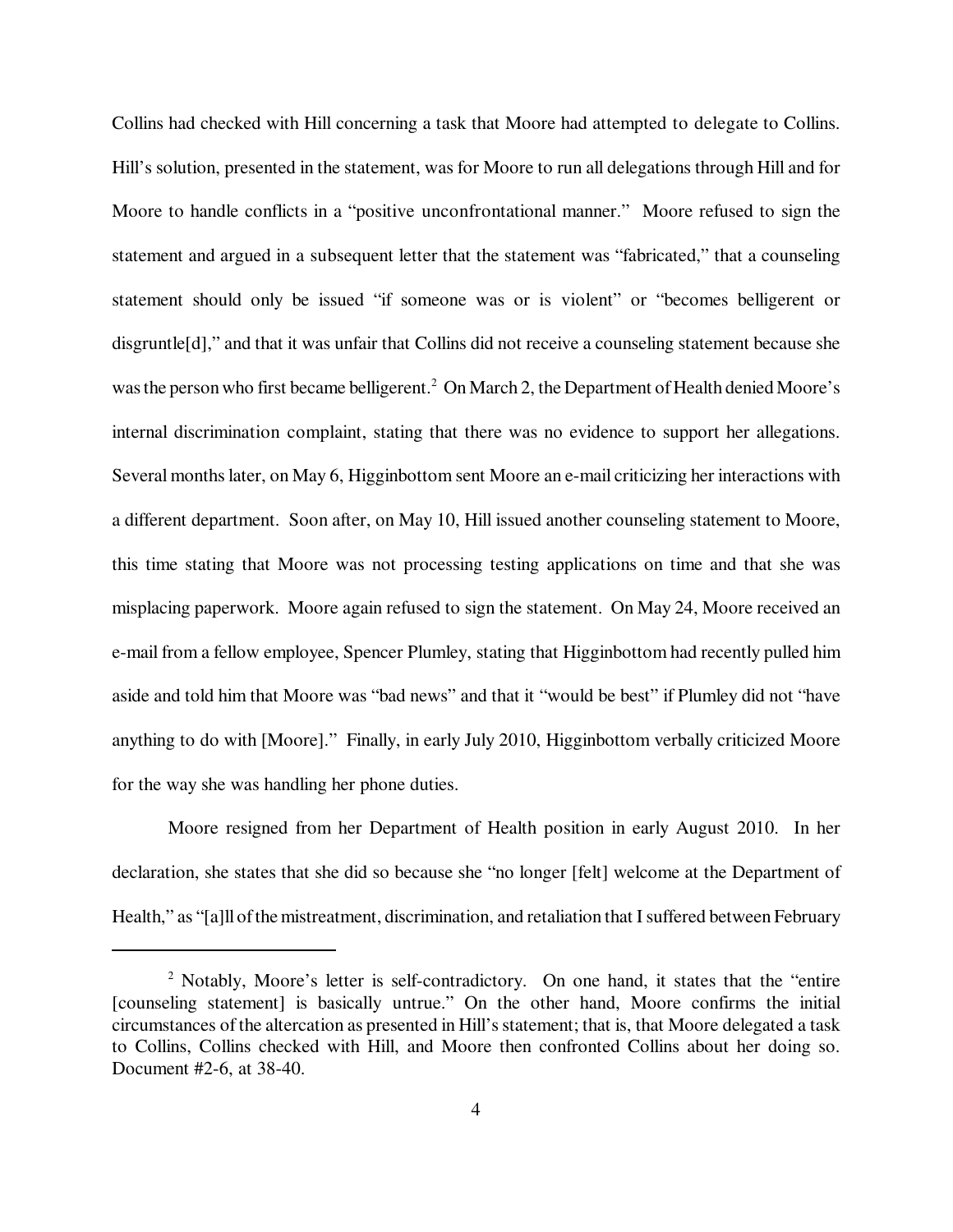and July took a heavy toll on me emotionally." She filed her original *pro se* complaint in this action against Higginbottom and the Department of Health on February 23, 2011, alleging a racially hostile work environment, racial pay discrimination, and retaliation under Title VII. On January 13, 2012, the defendants filed a combined motion to dismiss and motion for summary judgment. On February 3, 2012, Moore was appointed an attorney, and on March 29, Moore filed a motion to amend her complaint. The next day, she filed a response to the defendants' aforementioned combined motion. Four days later, on April 4, Moore filed a motion to proceed *pro se*, which the Court granted.<sup>3</sup>

## **II.**

In their Rule  $12(b)(6)$  motion to dismiss, the defendants argue that the claims against Higginbottom, as an individual, are not cognizable under Title VII, and that the original complaint fails to state a claim upon which relief could be granted. In her response, Moore concedes that Higginbottom is not a proper defendant. *See* Document #48, at 1 n.1 ("[Moore] has withdrawn her claims against Higginbottom  $\dots$  ."); Document #46-1, at 1 (listing only the Department of Health as a defendant in the amended complaint). Higginbottom will therefore be dismissed from the action. *See Schoffstall v. Henderson*, 223 F.3d 818, 821 n.2 (8th Cir. 2000) (individual supervisors are not personally liable under Title VII).

In the interests of justice, however, the Court will grant Moore's motion to amend her complaint. Federal Rule of Civil Procedure 15(a)(2) states that a court should freely permit a party to amend its pleading at any time before trial if "justice so requires." In the present case, it would indubitably be unjust to force Moore to stand by her original *pro se* complaint when she has provided

<sup>&</sup>lt;sup>3</sup> Since then, Moore has also filed a motion requesting that her subpoenas be served by law enforcement. *See* Document #55.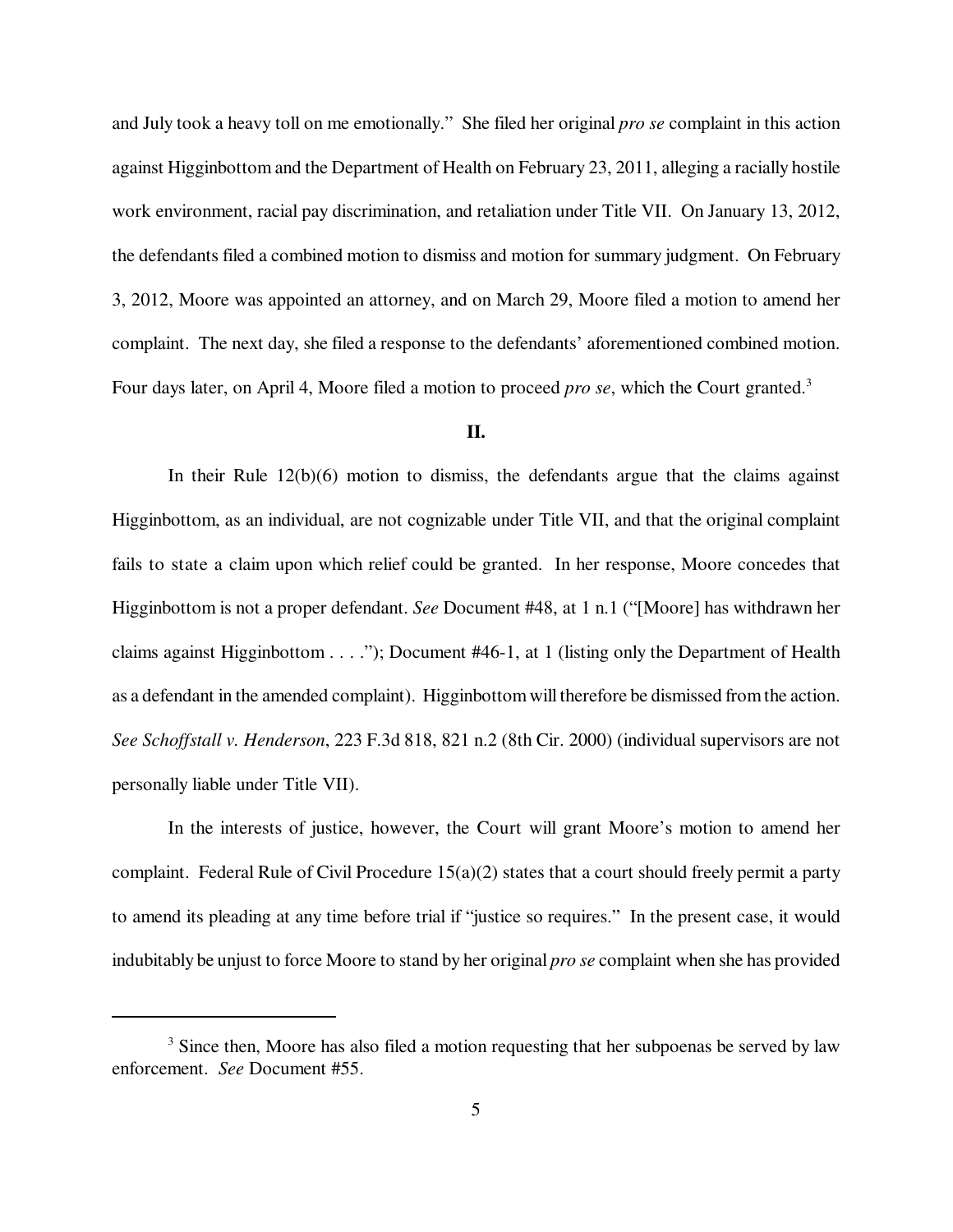the Court, through an appointed attorney, a more developed, coherent, and legally sound amended complaint.<sup>4</sup> Perhaps recognizing this, the defendants have not objected to Moore's proposed amended complaint. Therefore, the Court grants Moore's motion to amend. The Court denies the rest of the defendants' Rule 12(b)(6) request for dismissal, which was filed before the motion to amend and based largely on alleged defects contained in the original *pro se* complaint.<sup>5</sup>

## **III.**

In addition to requesting dismissal under Rule  $12(b)(6)$ , the defendants have moved for summary judgment under Rule 56. Moore primarily opposes this motion on the basis that it is too early, as no discovery has yet to take place in the action. While it appears to be true that no discovery has taken place, it is still appropriate for the Court to analyze the defendants' request for summary judgment. This is so for several reasons. First, this action has now been pending since February 23, 2011—nearly 16 months. There has been ample time for discovery. *See Ray v. Am. Airlines, Inc.*, 609 F.3d 917, 922 (8th Cir. 2010) ("Although discovery does not have to be completed before a district court can grant summary judgment, 'summary judgment is proper only after the nonmovant has had adequate time for discovery.'" (citation omitted)). Second, in her original complaint Moore

<sup>&</sup>lt;sup>4</sup> It makes no difference that the motion to amend was filed after the defendants filed a combined motion for dismissal and summary judgment. *See Rutenschroer v. Starr Seigle Comms., Inc., Civ. No.* 05-00364, 2006 WL 1554043, \*11 (D. Haw. 2006) (collecting cases where "[f]ederal courts have allowed pro se plaintiffs to file amended complaints or supplemental oppositions in response to motions for summary judgment").

<sup>&</sup>lt;sup>5</sup> Admittedly, the Court may construe a motion to dismiss as applying to the proposed amended complaint, even though it was filed beforehand. *See, e.g.*, *Reddy v. JPMorgan Chase Bank, N.A.*, No. 2:09-cv-1152, 2010 WL 3447629, at \*4 (S.D. Ohio Aug. 30, 2010) (construing defendants' motion to dismiss as applying to the proposed amended complaint). Even if so construed, however, the defendants' motion to dismiss would still fail, as Moore's amended complaint successfully states claims for which relief could be granted.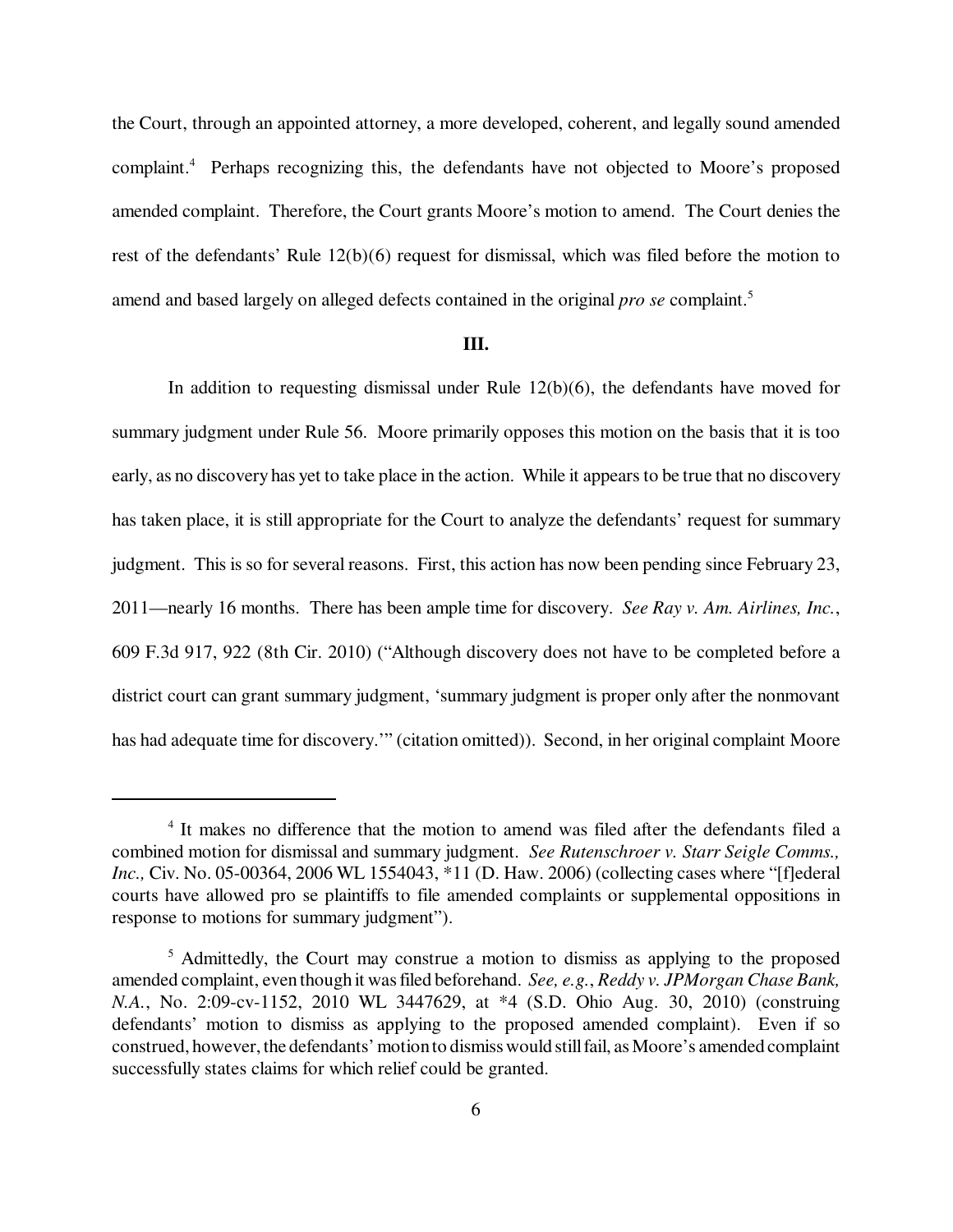attached nearly 500 e-mails, records, and other related documents, many of which she appears to have obtained through Arkansas Freedom of Information Act requests. These documents and a subsequent affidavit and declaration by Higginbottom and Moore, respectively, provide the Court with sufficient information for summary judgment purposes. Third, in her response to the defendants' summary judgment motion, Moore argues that the Court should delay ruling because "Moore was recently appointed counsel." Document #48, at 11. Since this filing, however, Moore has successfully petitioned the Court to again proceed *pro se*, as she has done for the majority of the action. *See* Document #53. As such, this argument is no longer valid. The Court will proceed to the merits of the case. $6$ 

A court should enter summary judgment if the evidence demonstrates that there is no genuine dispute as to any material fact and that the moving party is entitled to judgment as a matter of law. Fed. R. Civ. P. 56(a); *see also Anderson v. Liberty Lobby, Inc.*, 477 U.S. 242, 249-50, 106 S. Ct. 2505, 2511, 91 L. Ed. 2d 202 (1986). The moving party bears the initial responsibility of demonstrating the absence of a genuine dispute of material fact. *Celotex Corp. v. Catrett*, 477 U.S. 317, 323, 106 S. Ct. 2548, 2553, 91 L. Ed. 2d 265 (1986). If the moving party meets this burden, the nonmoving party must respond by coming forward with specific facts establishing a genuine dispute for trial. *Torgerson v. City of Rochester*, 643 F.3d 1031, 1042 (8th Cir. 2011) (en banc). In deciding a motion for summary judgment, a court views the evidence in the light most favorable to the nonmoving party and draws all reasonable inferences in that party's favor. *PHL Variable Ins. Co. v. Fulbright McNeill, Inc.*, 519 F.3d 825, 828 (8th Cir. 2008). A genuine dispute exists only if

 $6$  Moore admits in her response that Federal Rule 56(d) (which she labels as "Rule 56(f)") "seemingly does not apply" to the present situation.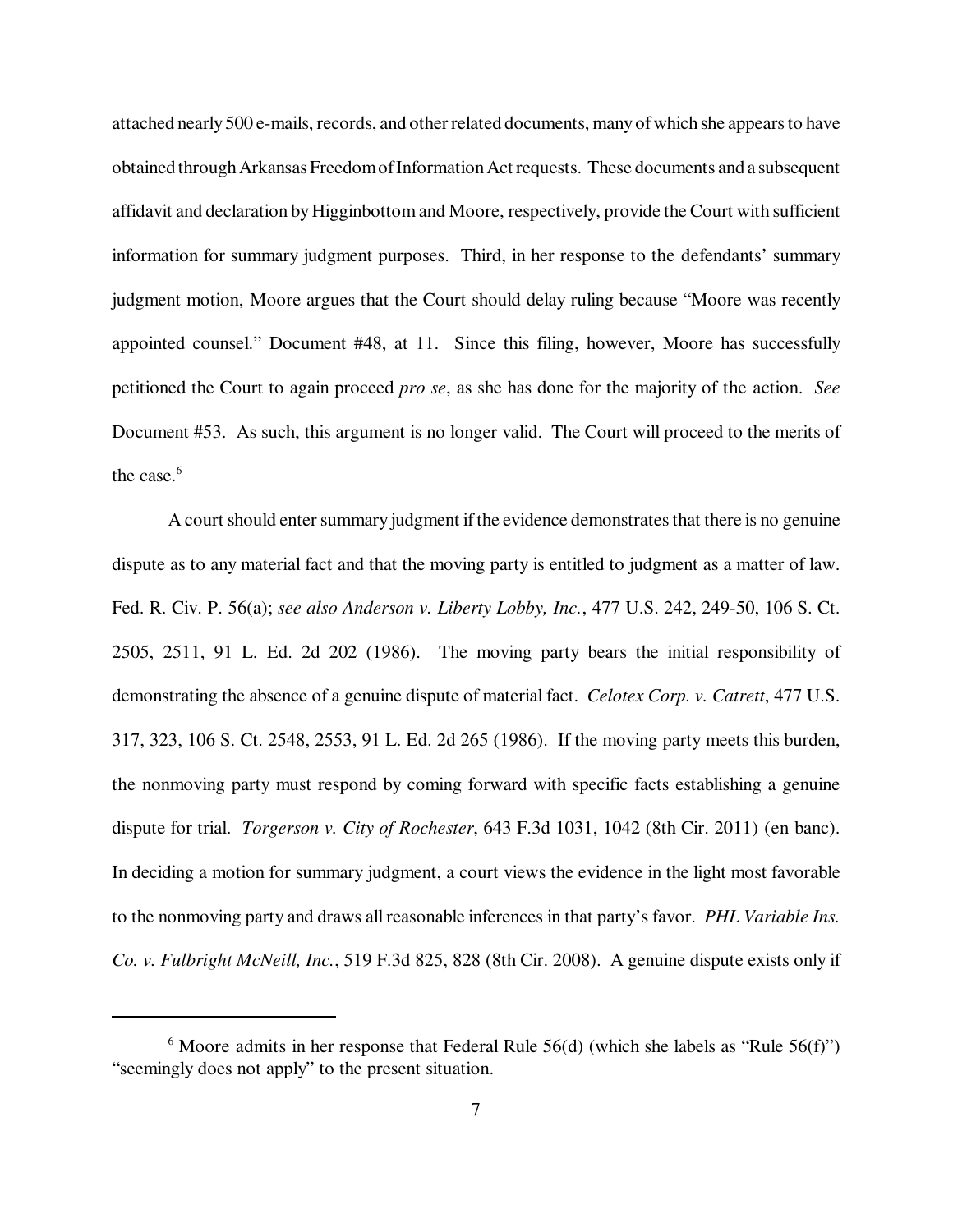the evidence is sufficient to allow a jury to return a verdict for the nonmoving party. *Anderson*, 477 U.S. at 249, 106 S. Ct. at 2511. When a nonmoving party cannot make an adequate showing sufficient to establish a necessary element of the case on which that party bears the burden of proof, the moving party is entitled to judgment as a matter of law. *Celotex Corp.*, 477 U.S. at 322-23, 106 S. Ct. at 2552.

In the absence of direct evidence, discrimination claims pursuant to Title VII and 42 U.S.C. § 1981<sup>7</sup> are analyzed under the familiar *McDonnell Douglas* burden-shifting framework. *See Young–Losee v. Graphic Packaging Int'l, Inc.*, 631 F.3d 909, 912 (8th Cir. 2011) (referencing *McDonnell Douglas Corp. v. Green*, 411 U.S. 792, 93 S. Ct. 1817, 36 L. Ed. 2d 668 (1973)); *Fields v. Shelter Mut. Ins. Co.*, 520 F.3d 859, 864 n.3 (8th Cir. 2008) (same analysis is used for Title VII and § 1981, as they "set forth parallel, substantially identical, legal theories of recovery"). Under the *McDonnell Douglas* framework, a plaintiff must first create an inference of unlawful discrimination by establishing a prima facie case of discrimination. *Fields*, 520 F.3d at 864. The burden then shifts to the defendant to state a legitimate, nondiscriminatory reason for its actions. *Amini v. City of Minneapolis*, 643 F.3d 1068, 1074 (8th Cir. 2011). Once the defendant gives such a reason, the burden shifts back to the plaintiff to show that the stated reason is a pretext for discrimination. *Id.* 

## *A. Racial Pay Discrimination*

In order to establish a prima facie case of racial pay discrimination under Title VII and 42 U.S.C. §1981, Moore must show that: (1) she belongs to a protected class; (2) she was meeting the Department's legitimate expectations; (3) she suffered an adverse job action; and (4) the Department

<sup>&</sup>lt;sup>7</sup> While Moore's amended complaint does not change her original three claims, it does add that they are being brought under § 1981 in addition to Title VII.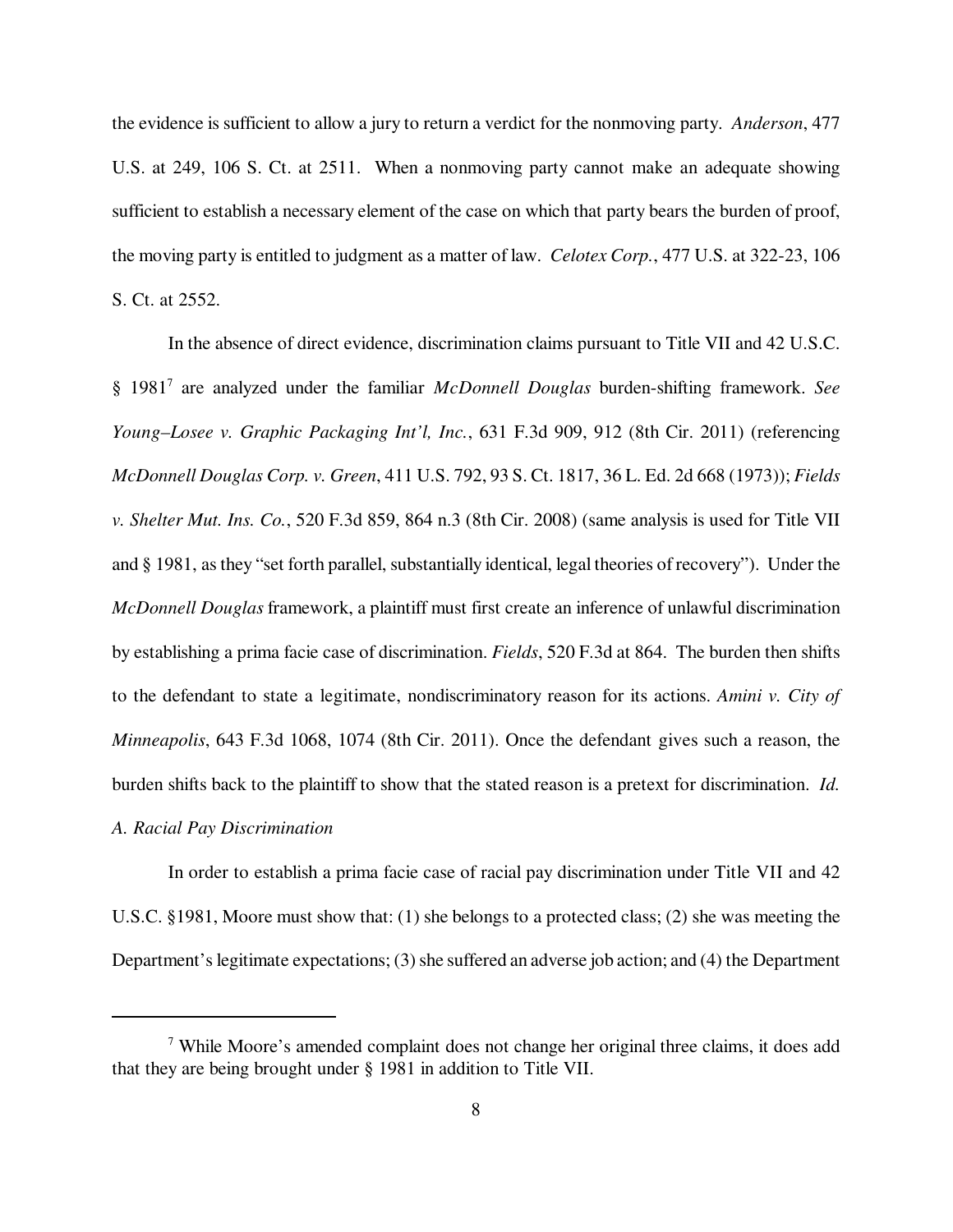treated similarly situated employees who were not part of the protected group more favorably. *Chappell v. Bilco Co.*, 675 F.3d 1110, 1118 (8th Cir. 2012). In analyzing the fourth prong, a court must "consider whether the comparators are 'similarly situated in all relevant respects.' " *Id.* at 1119 (further defining "relevant respects" as "the conduct of the employees and any disparity in their discipline"). Even assuming that the first three prongs are met, Moore cannot establish a prima facie case because she has provided no evidence that the Department of Health treated similarly situated non-African-American employees more favorably than her.

Moore argues that she was similarly situated to Caucasian employees York and Simpson**,** who were classified under the new pay system at the C-112 level whereas Moore was classified as a C-109. The Department of Health responds in part by providing evidence that Moore was re-classified as a C-109 because the Department considered it inappropriate for her to be classified at a higher level than her supervisor, Hill, who was originally classified a C-109. *See* Higginbottom Aff., Document #32, at ¶¶ 5-8. In order to deal with this problem, Hill was eventually raised to a C-112 at the same time as Moore was lowered to a C-109. *Id.* Importantly, the other three persons under Hill's supervision—Crutchfield-Howard, Collins, and Trew—were also classified at the C-109 level. *Id.*; *see also* Document #2-1, at 18-19 (Department of Health response to Moore's internal discrimination complaint). York and Simpson, though they may have performed some similar duties, were not under Hill's supervision. *See* Document #2-6, at 26 (Protective Health Codes organizational flow chart); Document #2-1, at 19 (Department of Health: "The fact that other employees outside of your immediate work section are paid more than you or are at a higher grade than you has no relevance in this matter."). As such, they were not similarly situated in all relevant respects to Moore. *See Fields*, 520 F.3d at 864-65 (two employees not similarly situated because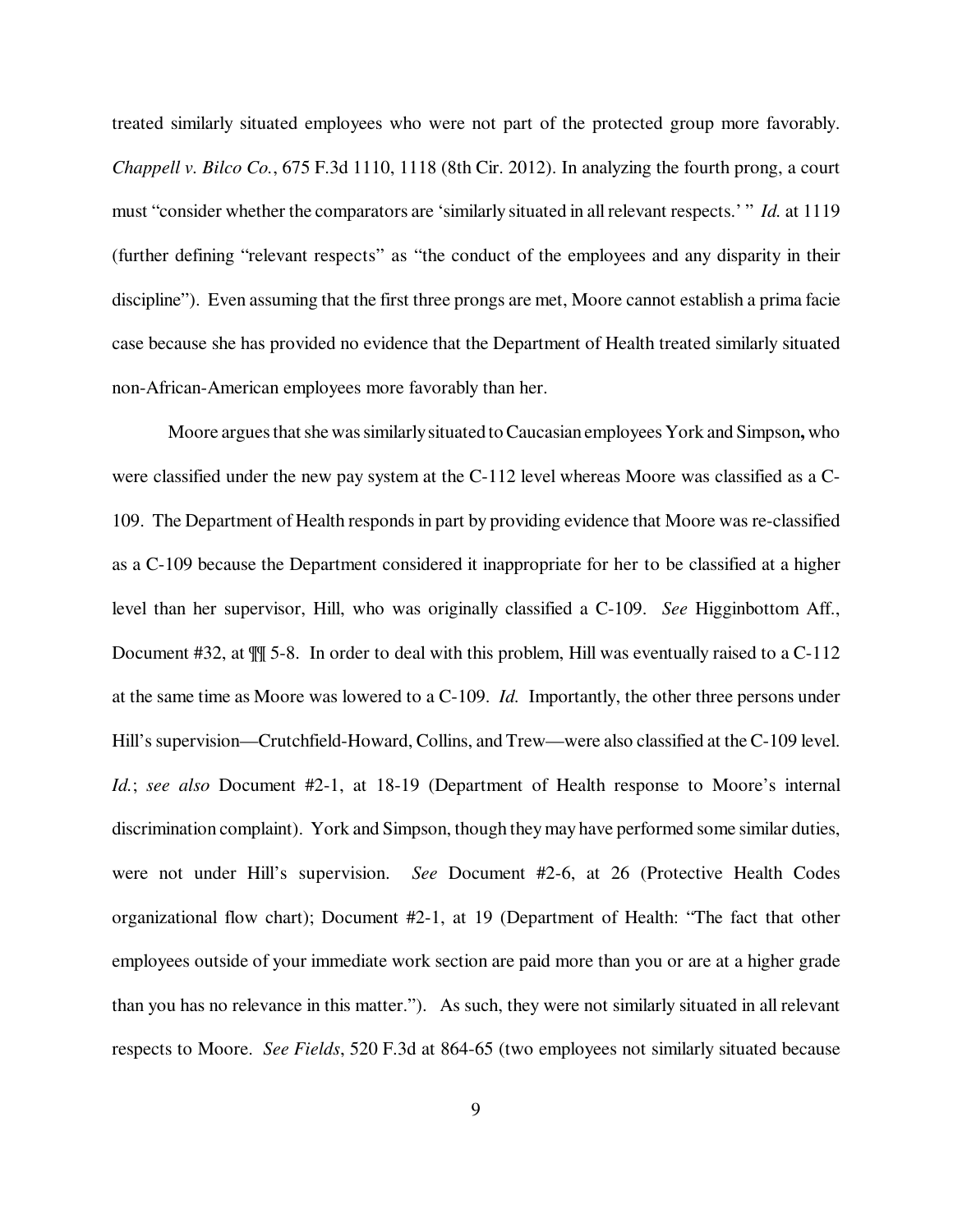they had different supervisors); *Johnson v. Univ. of Iowa*, 431 F.3d 325, 330 (8th Cir. 2005) (two employees not similarly situated in part because they reported to different supervisors); *Lee v. Kan. City S. Ry. Co.*, 574 F.3d 253, 260 (5th Cir. 2009) ("Employees with different supervisors . . . generally will not be deemed similarly situated."). Not only has Moore not shown York and Simpson were similarly situated to herself, but the Department also has demonstrated that the four persons under Hill's supervision were all given identical classifications under the new pay plan.

Even if Moore could demonstrate that Simpson and York were similarly situated and establish a prima facie case of racial pay discrimination, the Department of Health has provided a legitimate, nondiscriminatory reason for its action. The Department's reason is this: it treated Moore as a C-109 because it was required to do so, as it does not actually control Moore's pay rate and classification. Rather, the entire system was set by the Arkansas General Assembly and the Office of Personnel Management. *See, e.g.*, Ark. Code Ann. § 21-5-207(a)(5)(A) (noting that, among other things, the Office of Personnel Management must "review all class specifications and all classes and grades and the compensation plan affecting all state agencies and institutions," and it must "submit to the Legislative Council and the Governor . . . recommendations for revisions, modifications, or additions"); *id.* § 21-5-208 (classifying positions and grades); *id.* § 21-5-209 (assigning salary amounts and pay grades); *id.* § 21-5-210 ("[T]he General Assembly determines that the class specifications prepared by the Office of Personnel Management . . . shall be the class specifications to be followed . . . . Changes in class specifications may be made, in whole or in part by regulation of the office . . . ."); *id.* § 21-5-211(a) ("The Office of Personnel Management shall have administrative responsibility for enforcing compliance by state agencies and institutions affected by this subchapter in implementing classification and grade changes."); Higginbottom Aff., Document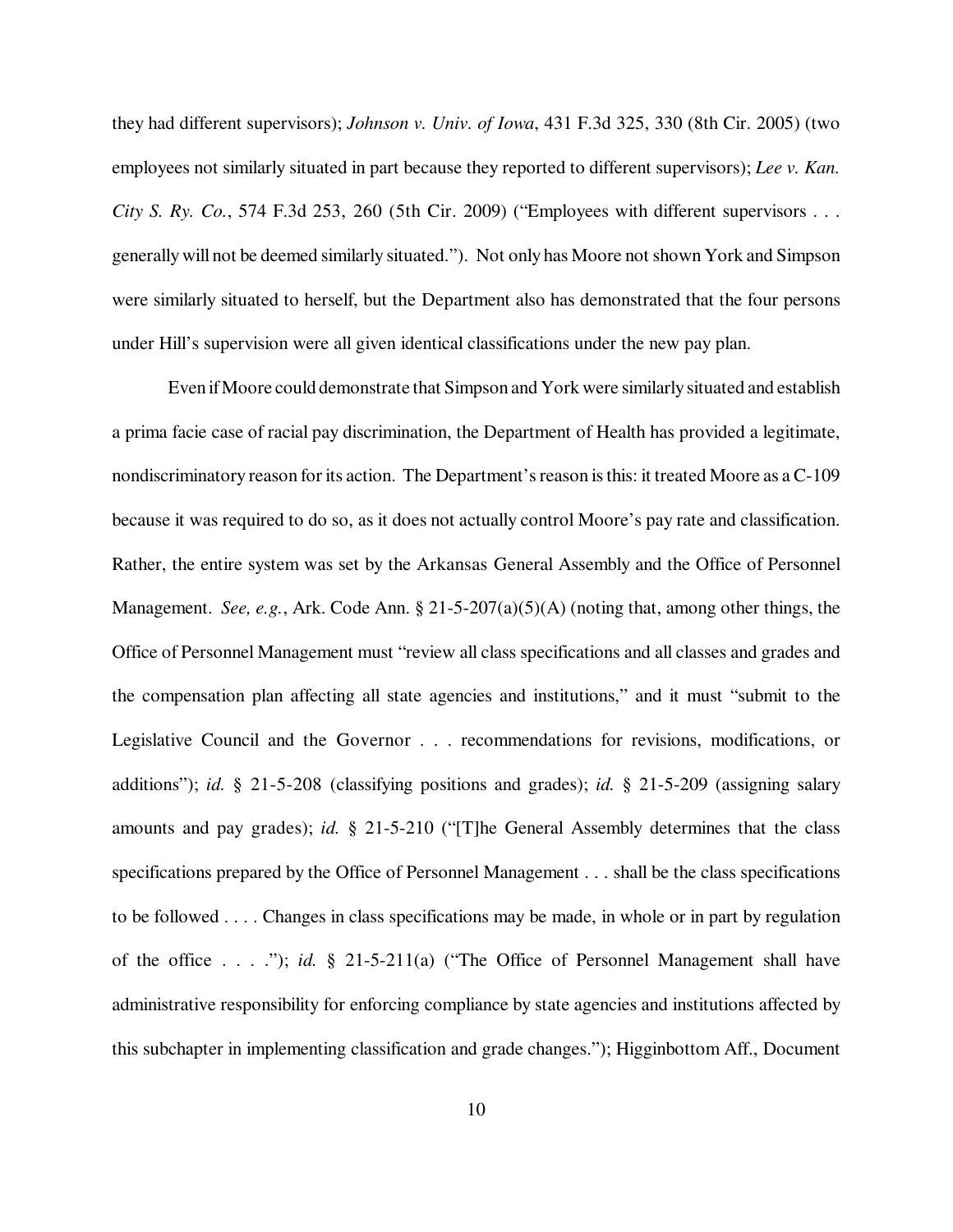#32, at  $\P$  4 ("The State's Office of Personnel Management (OPM) implemented a new pay plan . . . based on applicable job descriptions and length of service."); *id.* at ¶ 6 (stating that the pay plan appeals process was limited and that the Office of Personnel Management "makes the final decisions on appeals of the pay plan"). Instead of bringing forth evidence to contradict this, Moore has actually provided some evidence to support it. For instance, Moore attached to her original complaint her description of a Dec. 15, 2009, conversation with Higginbottom:

[Higginbottom] advised me that he had tried to get me more money than he anticipated but it wasn't approved. . . . He said that the sheet that he got is what he had to deal with. . . . He tried to give me justification as to . . . how OPM did it. He said that it's embarrassing about how the pay plans ended up. . . . [H]e said that he didn't know how to begin to get the rate of pay fixed.

Document #2-1, at 3-4; *see also* Document #2-4, at 5 (Higginbottom: "I have no power to write a pay plan as Ms. Moore states."); Moore Decl., Document #49-1, at ¶ 4 ("In July 2009, the State of Arkansas instituted a classification system for state employees.").<sup>8</sup> Thus, to summarize, the Department of Health has provided a legitimate, nondiscriminatory reason for why it treated Moore the way it did—it was required to do so.

Moore tries to avoid this conclusion, which the Court will construe as an attempt at

 $8$  The only items provided that could even be remotely construed to contradict the defendants' evidence are various statements by Moore, scattered throughout the record, accusing Higginbottom of writing the pay plan and promising her that he could fix the problem. *See, e.g.*, Document #2-1, at 15 (Moore: "Ultimately I believe that [Higginbottom] wrote the plan . . . ."); Document #2-7, at 97 (Moore: "Bob had decided that he was going to give me the money . . . ."). No evidence in the record, other than Moore's own vacillating assertions, even remotely suggests that Higginbottom wrote the pay plan. Furthermore, Moore's claim that Higginbottom told her he would fix the problem and give her the extra pay she was asking for appears to be a misinterpretation of what he actually said. According to Moore's own notes, Higginbottom indicated that he would attempt to find a solution *if* possible. *See, e.g.,* Document #2-1, at 5 ("[Higginbottom] assured me that it's been such a huge problem that he's willing to do whatever [it] takes to get it fixed because he said that he didn't know how to begin to get the rate of pay fixed.").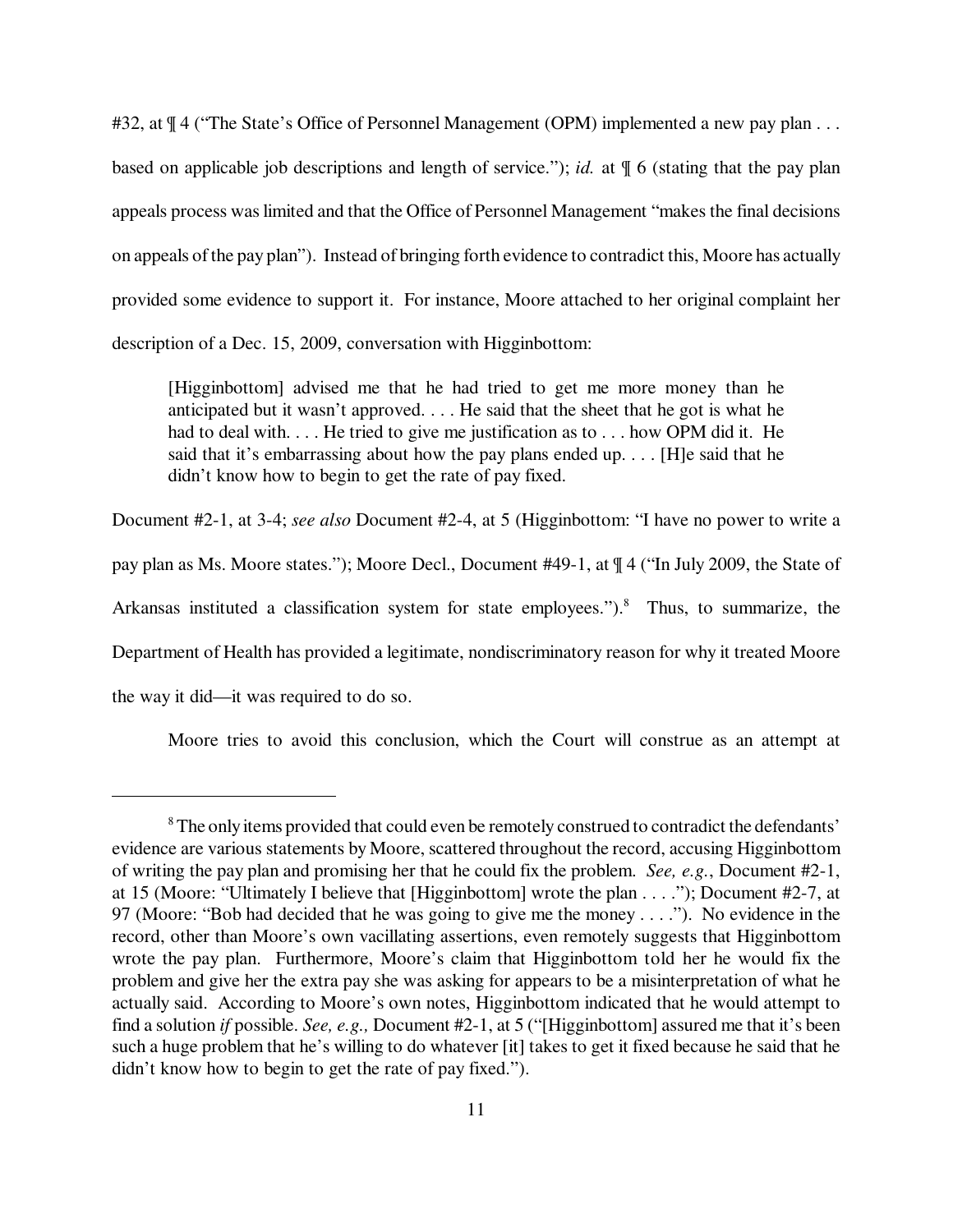demonstrating pretext,<sup>9</sup> by arguing that while "the Department did not have the authority to increase an employee's classification without appealing the issue to [the Office of Personnel Management], it had the ability downgrade an employee's classification." Document #48, at 2; *see also id.* at 7 ("Higginbottom's affidavit . . . establishes that the Department downgraded Moore's position from a C112 to C109." (citing Higginbottom Aff., Document #32, at ¶ 8)). Moore misconstrues Higginbottom's affidavit, which is the only evidence she points to support this assertion. While Higginbottom does admit that Moore and Crutchfield-Howard were both reduced to a C-109 classification, he nowhere states that the Department of Health had final say over the decision. Higginbottom Aff., Document #32, at  $\parallel$  8. In fact, two paragraphs prior he states the opposite: that the Office of Personnel Management "makes the final decisions on appeals of the pay plan." *Id.* at ¶ 6. Moore has fallen far short of demonstrating pretext. *Gibson v. Am. Greetings Corp.*, 670 F.3d 844, 856 (8th Cir. 2012) ("The showing of pretext necessary to survive summary judgment requires more than merely discrediting an employer's asserted reasoning for an employment action. A plaintiff must also demonstrate that the circumstances permit a reasonable inference of discriminatory animus." (internal marks and citation omitted)).

#### *B. Racially Hostile Work Environment*

To establish a prima facie case of hostile work environment under Title VII and 42 U.S.C. § 1981, Moore must present evidence showing that (1) she is a member of a protected class; (2) she was subjected to unwelcome race-based harassment; (3) the harassment was based on her membership in that protected class; and (4) the harassment affected a term, condition, or privilege

<sup>&</sup>lt;sup>9</sup> The Department does not actually present its "lack of control" argument as providing a legitimate, non-discriminatory reason. The Court, however, believes that is where it best fits, thus it will analyze Moore's responses to this argument as attempts to demonstrate pretext.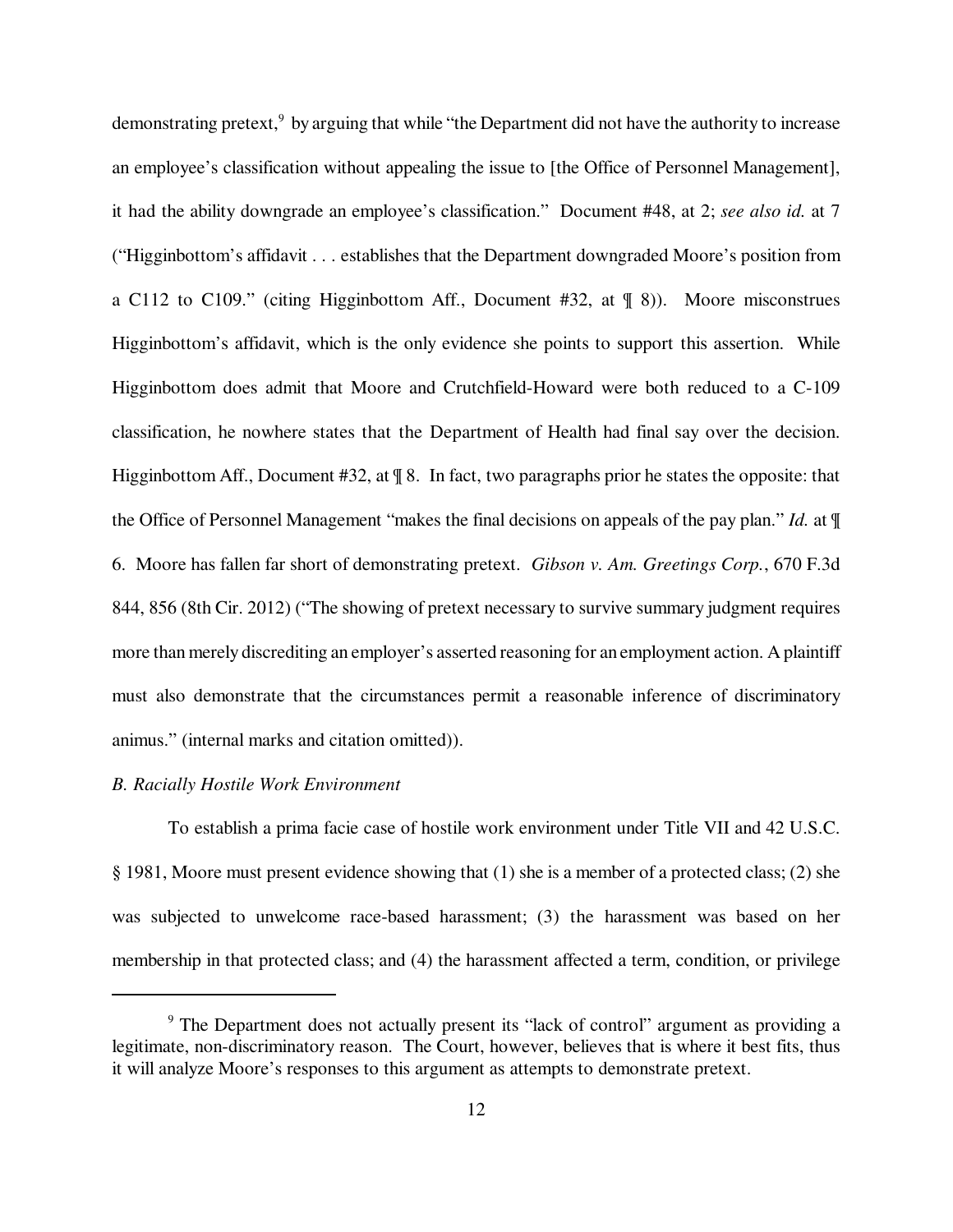of employment. *Anderson v. Durham D & M, L.L.C.*, 606 F.3d 513, 518 (8th Cir. 2010). In general, Moore must demonstrate that her workplace was "permeated with discriminatory intimidation, ridicule, and insult, that [was] sufficiently severe or pervasive to alter the conditions of [her] employment and create an abusive working environment." *Smith v. Fairview Ridges Hosp.*, 625 F.3d 1076, 1083 (8th Cir. 2010) (quoting *Harris v. Forklift Sys., Inc.*, 510 U.S. 17, 21, 114 S. Ct. 367, 370, 126 L. Ed. 2d 295 (1993)), *abrogated on other grounds by Torgerson v. City of Rochester*, 643 F.3d 1031 (8th Cir. 2011). The standard is both subjective and objective; Moore must show that she actually perceived the environment as abusive and that a reasonable person would find the environment to be hostile. *Id*. To determine whether the objective component is met, the Court must "look to the totality of the circumstances, 'including the frequency of the discriminatory conduct, its severity, whether it [was] physically threatening or humiliating or a mere offensive utterance and whether the conduct unreasonably interfered with [Moore's] work performance.' " *Anderson*, 606 F.3d at 518-19 (citation omitted). The Court must "also 'consider the 'physical proximity to the harasser, and the presence or absence of other people.' " *Id.* at 519. These high standards are intended to " 'filter out' those complaints concerning the 'ordinary tribulations of the workplace,' " such as "[s]imple teasing, offhand comments, and isolated incidents . . . ." *Id*.

The evidence provided by Moore fails to demonstrate that a racially hostile work environment existed. Moore's primary alleged incident of harassment appears to be the same as her previous claim; that is, that Higginbottom "harassed" her by racially discriminating against her in regards to her pay and classification. For the reasons detailed above, this claim fails.

Next, Moore alleges that Higginbottom harassed her by treating her and other African-American employees differently from Caucasian employees. Specifically, Moore states in her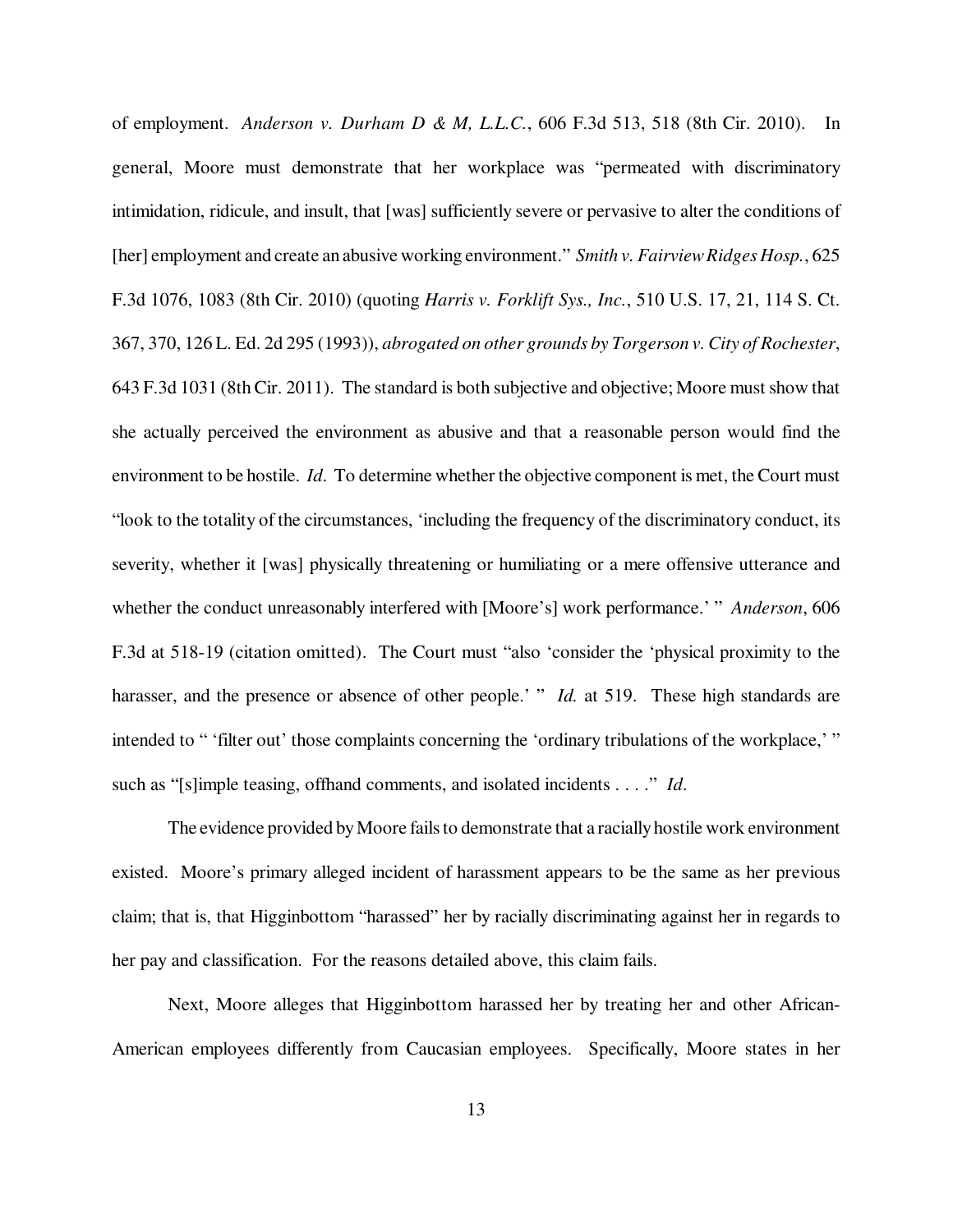declaration that Higginbottom took walk breaks away from African-American employees while allowing at least one Caucasian employee to continue them. Additionally, she states, Higginbottom allowed Caucasian employees to take unlimited smoke breaks. Nothing within the nearly 500 pages of evidence, outside of Moore's own say-so, supports these allegations. On the contrary, various emails in the record cut strongly against her position. *See, e.g.,* Document #2-6, at 53 (Higginbottom: "I am concerned about these continued claims that our office is not treating people 'fairly.' This deeply bothers me because I work very hard to see that people are treated equally and fairly. . . . I will use whatever resources available to me to insure that all people are treated fairly."); *id.* at 63 (Higginbottom: "I am not against breaks/walking. I only want to make sure that everyone is treated equally under the agency policies and procedures."). Moore's declaration, which is self-serving and contradicted by a voluminous record, is insufficient to permit the Court to find in her favor concerning these specific allegations. *See Conolly v. Clark*, 457 F.3d 872, 876 (8th Cir. 2006) ("[A] properly supported motion for summary judgment is not defeated by self-serving affidavits."); *Davidson & Assocs. v. Jung*, 422 F.3d 630, 638 (8th Cir. 2005) ("A plaintiff may not merely point to unsupported self-serving allegations, but must substantiate allegations with sufficient probative evidence that would permit a finding in the plaintiff's favor.").

Furthermore, most of the incidents actually supported by the record do not amount to actionable harassment. For instance, while Moore construes four occurrences—detailed in the above factual section—as "mistreatment" and "discipline," the evidence demonstrates otherwise. Two of the four instances involved counseling statements with no penalties or discipline attached. *See* Document #2-6, at 36, 41. The third incident was an e-mail from Higginbottom criticizing Moore—in measured, polite terms—for actions pertaining to a job duty. *See* Document #2-8, at 68.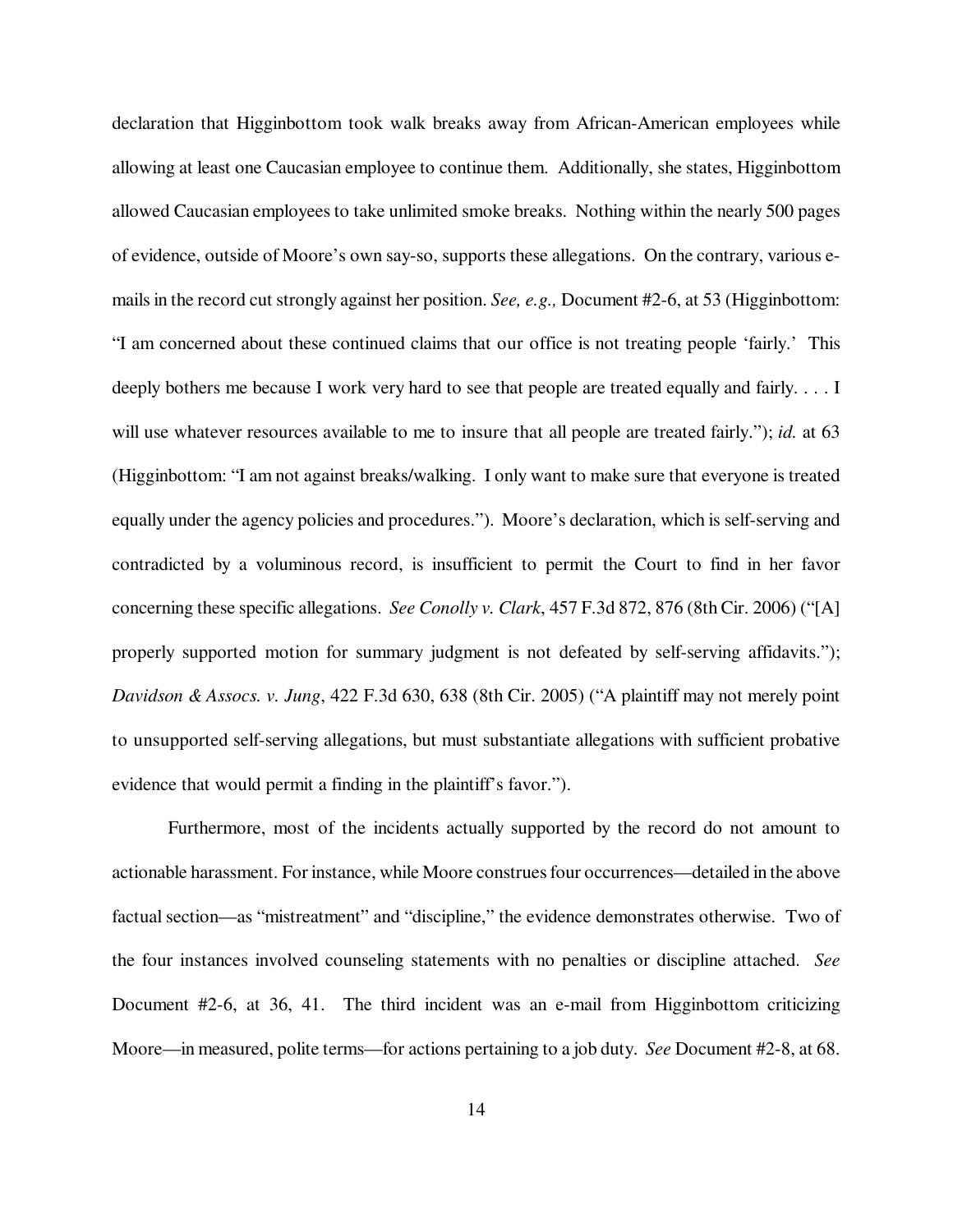The fourth was an in-person critique, by Higginbottom, of Moore's phone-answering tactics. *See* Moore Decl., Document #49-1, at  $\P$  13. Thus, even assuming that Moore was unfairly criticized, these instances appear to be textbook examples of "ordinary tribulations of the workplace." Title VII simply does not provide employees with a right to be vindicated from mistaken criticism. *See Breeding v. Arthur J. Gallagher and Co.*, 164 F.3d 1151, 1159 (8th Cir. 1999) (unfair criticism and yelling, "while not desirable, do not amount to actionable harassment"), *abrogated on other grounds by Torgerson*, 643 F.3d 1031; *O'Brien v. Dep't of Agric.*, 532 F.3d 805, 810 (8th Cir. 2008) (collecting cases). $10$ 

 Finally, Moore provides evidence that Higginbottom told another employee at one point that Moore was "bad news" and that it "would be best" if the employee did not "have anything to do with [Moore]." Document #2-6, at 65. One isolated incident of actual harassment, however, does not make a work environment hostile, even if the plaintiff subjectively believes it so. *See Anderson*, 606 F.3d at 519. Moore has failed to demonstrate that she suffered objectively severe harassment.<sup>11</sup>

Moore has also failed to demonstrate that any activities alleged to be harassment that are

 $10$  Moore does state in her declaration that her superiors initiated these incidents with the intention of retaliating and discriminating against her. Moore provides no evidence, however, to support these specific statements pertaining to intent, and her phrasing indicates that she is stating subjective, speculative beliefs, as opposed to facts derived from personal knowledge. *See, e.g.*, Moore Decl., Document #49-1, at  $\P$  13 ("I believe that Bob Higginbottom made the incident such a big deal to retaliate and discriminate against me."). Thus, the Court need not treat them as evidence. *See Gallagher v. Magner*, 619 F.3d 823, 842 (8th Cir. 2010) ("[A]ffidavits must be made on personal knowledge, must set forth facts which would be admissible in evidence, and must show affirmatively that the affiant is competent to testify to the matters stated." (citation omitted)).

 $11$  Even if the Court accepted all of Moore's substantiated and unsubstantiated allegations as true, it is unlikely that the activity charged therein would amount to a hostile work environment. *See, e.g.*, *Sallis v. Univ. of Minn.*, 408 F.3d 470, 476-77 (8th Cir. 2005) (no hostile work environment where supervisors treated African-American plaintiff differently and less respectfully than Caucasian employees and referred to him by racial terms such as "tan" and "dark").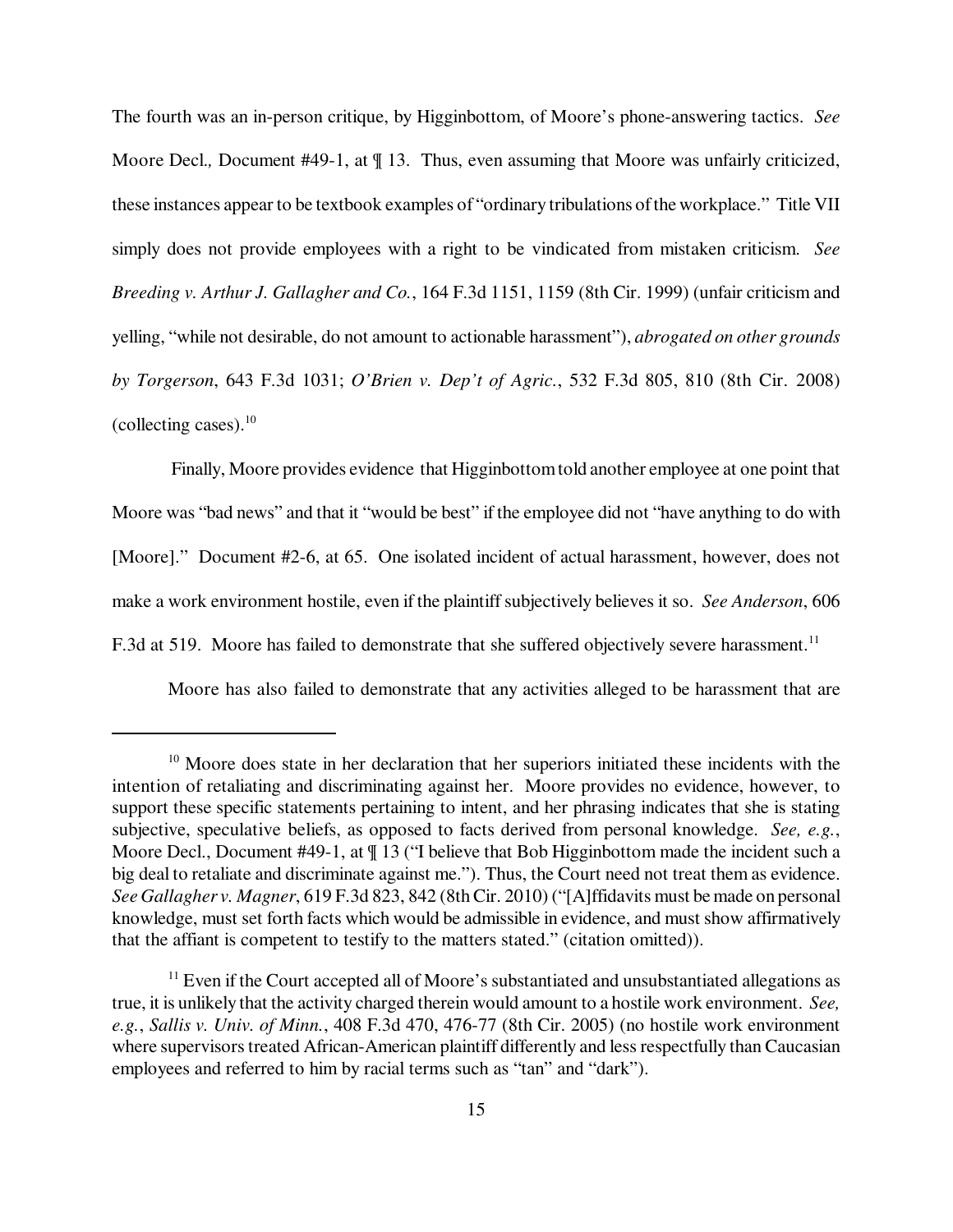substantiated by the record were based on race. Nothing in the record indicates that the counseling statements, criticisms, office regulations, or Higginbottom's warning to Plumley, were issued because Moore is African-American. The Court will grant summary judgment to the defendants on Moore's hostile work environment claim.

## *C. Retaliation*

In order to establish a prima facie case of retaliation under Title VII and 42 U.S.C. § 1981, Moore most provide evidence that: (1) she filed a harassment charge or engaged in other protected activity; (2) her employer subsequently took an adverse employment action against her; and (3) the adverse action was causally linked to the protected conduct. *Cross v. Cleaver,* 142 F.3d 1059, 1071 (8th Cir. 1998). An adverse, or "tangible," employment action is one that involves "a significant change in employment status, such as hiring, firing, failing to promote, reassignment with significantly different responsibilities, or a decision causing a significant change in benefits." *Brenneman v. Famous Dave's of Am., Inc.*, 507 F.3d 1139, 1144 (8th Cir. 2007) (quoting *Burlington Indus., Inc. v. Ellerth*, 524 U.S. 742, 761, 118 S. Ct. 2257, 2268, 141 L. Ed. 2d 633 (1998)).

Even assuming that Moore engaged in protected activity, she has provided no evidence that the Department of Health, or any of her superiors, took an "adverse employment action" against her. As noted above, the two counseling statements from Hill were not disciplinary in nature; indeed, there were no penalties attached to those statements at all. And a critique of one's work performance—whether by e-mail, by counseling statement, or in-person—simply does not constitute an adverse employment action. *See Carpenter v. Nw. Airlines, Inc.*, 47 F. App'x 424, 426 (8th Cir. 2002) ("Northwest's critique of Carpenter's poor job performance was [not] an adverse employment action."); *Porter v. Shah*, 606 F.3d 809, 818 (D.C. Cir. 2010) (supervisor's oral criticism of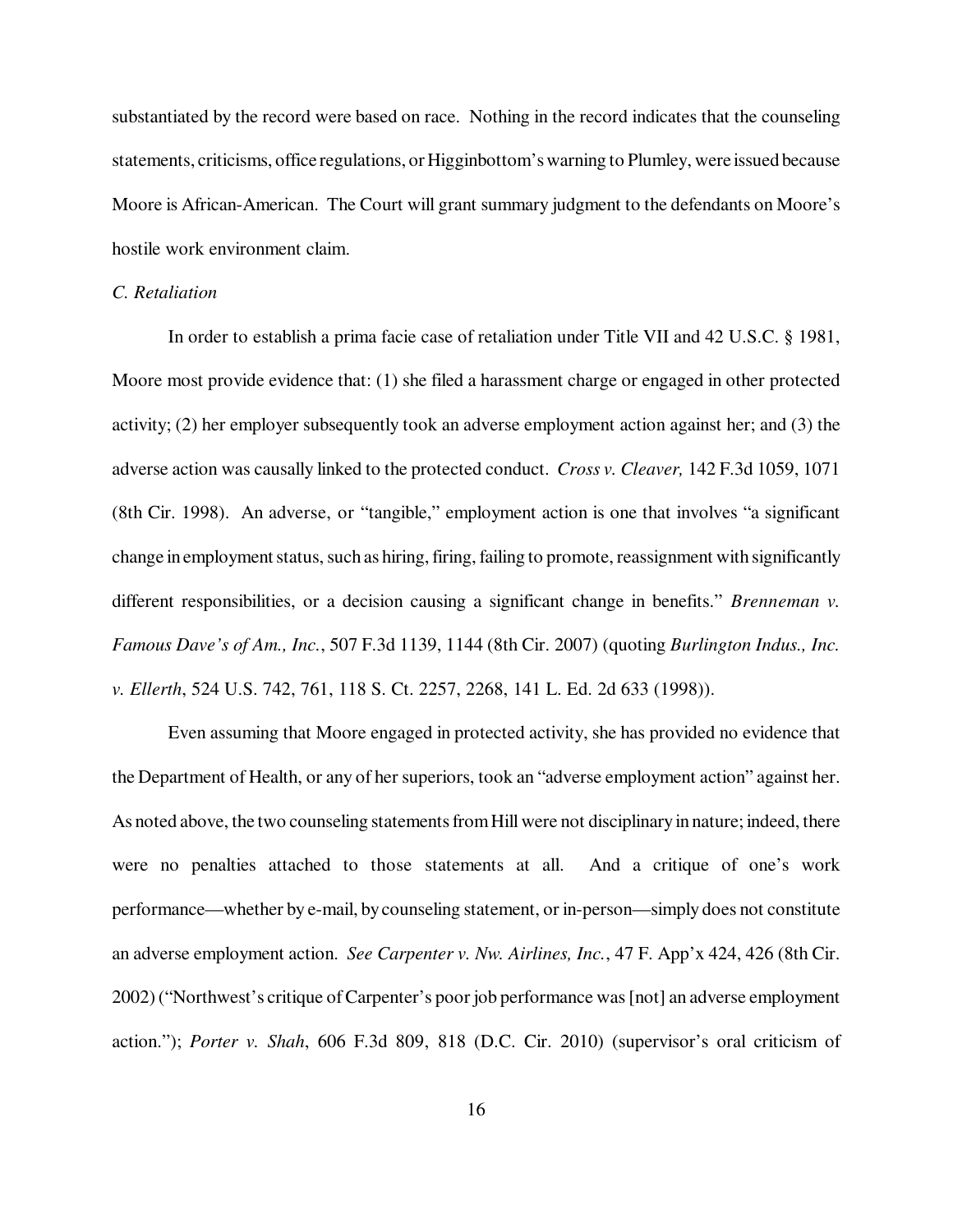employee's performance as "borderline unacceptable" was not a materially adverse action).

Moore does allege that she was constructively discharged from her position, which would constitute an adverse employment action. *See Brenneman*, 507 F.3d at 1146. To maintain a constructive discharge claim, Moore "must demonstrate that: '(1) a reasonable person in her situation would find the working conditions intolerable and (2) [her] employer ... intended to force [her] to quit.' " *Id.* at 1144 (quoting *Tatum v. Ark. Dep't of Health,* 411 F.3d 955, 960 (8th Cir. 2005)). Regarding the second prong, Moore must either demonstrate that her "employer intended to force her to quit" or that it could have reasonably foreseen that she would quit as a result of its actions. *Id.* (citing *Wright v. Rolette Cnty.*, 417 F.3d 879, 886 (8th Cir. 2005)).

Moore can meet neither of these prongs. Largely for the same reasons discussed in regards to a hostile work environment, Moore cannot demonstrate that a reasonable person would have found her working conditions intolerable. As to intent, Moore provides the following e-mail from Higginbottom to Hill and others, arguing that it shows his intent to get her to quit:

Angela Moore called in today and told Janice Hill over the phone that she was still sick but that she has no intention of completing the FMLA paperwork. She said that she was NOT coming back to work for us ... that she would not be back. Janice asked for something in writing and they agreed to an email, but we have not received the email as of yet. She further insinuated that she had another job. Is this enough to terminate her or do we need to wait on the email?

Document #2-6, at 67. A reasonable reading of the e-mail reveals nothing of the sort, as Higginbottom is clearly and understandably trying to figure out how to deal with an employee who has already made it known that she has no intention of returning to work. Moore has not provided evidence sufficient to create an issue of fact as to constructive discharge.

In summary, Moore was not hired, fired, or reassigned, and the Department of Health did not